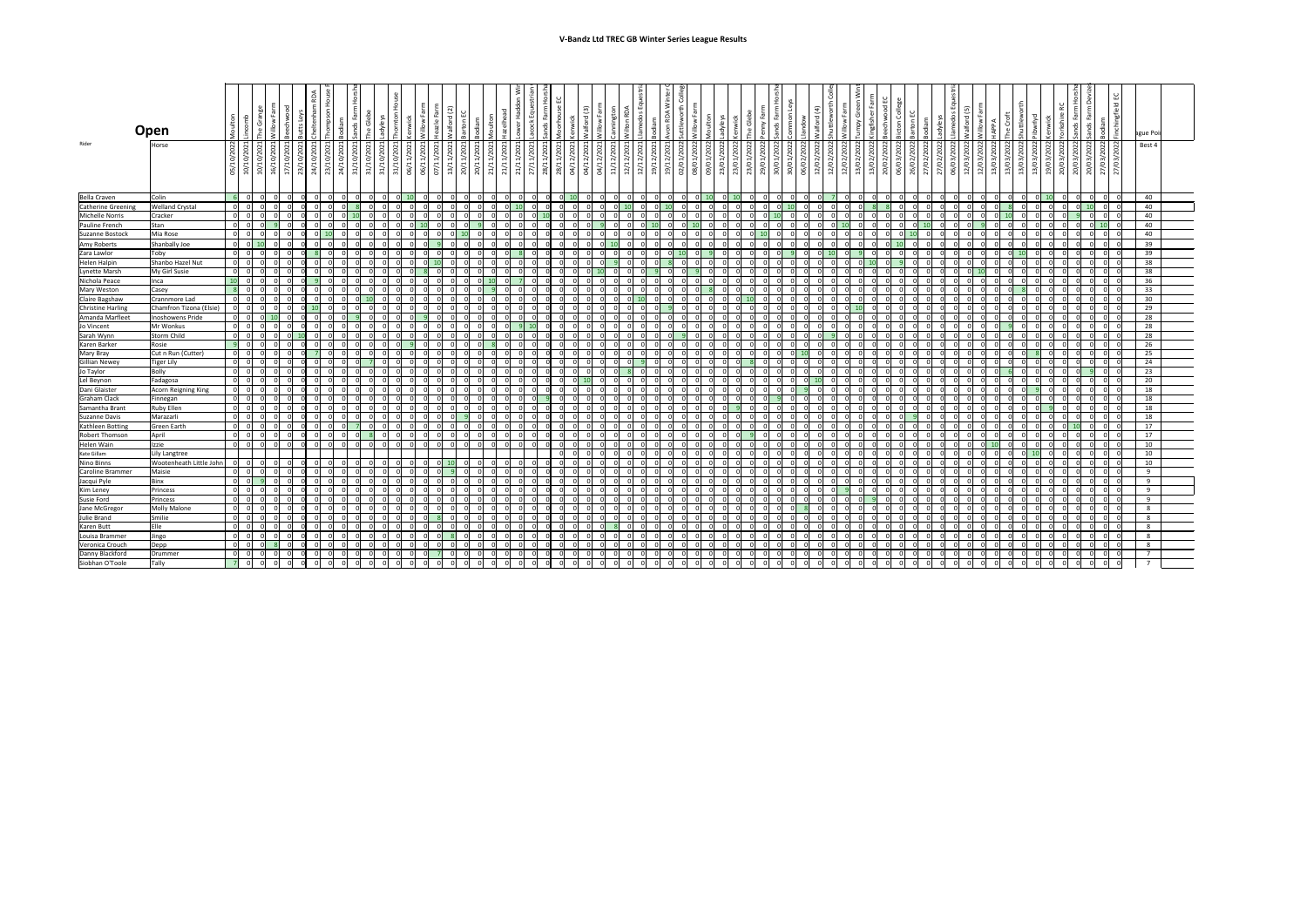| <b>Open Intermediate</b>                                                 |                                         | $\overline{\phantom{0}}$           |                        |                |                               |                |                 |   |      |    |       |  |       |           |   |             |                |                          |  |                 | ague P                                                |
|--------------------------------------------------------------------------|-----------------------------------------|------------------------------------|------------------------|----------------|-------------------------------|----------------|-----------------|---|------|----|-------|--|-------|-----------|---|-------------|----------------|--------------------------|--|-----------------|-------------------------------------------------------|
| Rider                                                                    | Horse                                   |                                    |                        |                |                               |                |                 |   |      |    |       |  |       |           |   |             |                |                          |  |                 | Best 4<br>$\sim$<br>8                                 |
|                                                                          |                                         |                                    |                        |                |                               |                |                 |   |      |    |       |  |       |           |   |             |                |                          |  |                 |                                                       |
|                                                                          | $\circ$                                 | ⊂<br>$\overline{a}$ $\overline{a}$ | $\overline{ }$         | N              | N                             |                |                 |   |      |    | ⊂     |  |       |           |   |             |                | $\overline{\phantom{0}}$ |  | $N$   $N$   $N$ |                                                       |
| <b>Catherine Greening</b>                                                | <b>Welland Crystal</b>                  | - OI                               | 0I                     |                |                               |                |                 |   |      |    |       |  |       |           |   |             |                |                          |  |                 |                                                       |
| Pauline French                                                           | <b>Stan</b>                             | n I                                | ΩI                     |                |                               |                | $\overline{10}$ |   |      |    |       |  |       |           |   |             |                |                          |  |                 | $\overline{1}$                                        |
| Zara Lawlor<br>Helen Halpin                                              | Toby<br>Shanbo Hazel Nut                |                                    | ΩI                     |                |                               |                |                 |   |      |    |       |  |       |           |   |             |                |                          |  |                 |                                                       |
| Michelle Norris                                                          | Cracker                                 |                                    |                        |                |                               |                |                 |   |      |    |       |  |       |           |   |             |                |                          |  |                 |                                                       |
| Nichola Peace                                                            | Inca                                    | 0 I<br>ി                           | 0I                     |                | ി                             |                |                 |   |      |    |       |  |       |           |   |             |                |                          |  |                 | ၁.                                                    |
| Suzanne Bostock<br><b>Bella Craven</b>                                   | Mia Rose<br>Colin                       |                                    | ി                      |                |                               |                |                 |   |      |    |       |  |       |           |   |             |                |                          |  |                 |                                                       |
| Lynette Marsh                                                            | My Girl Susie                           |                                    |                        |                |                               |                |                 |   |      |    |       |  |       |           |   |             |                |                          |  |                 |                                                       |
| Julie Brand<br>Karen Barker                                              | <b>Orla</b><br>Rosie                    | $\overline{0}$                     |                        |                |                               | U              |                 |   |      |    |       |  |       |           |   |             |                |                          |  |                 | $\mathcal{D}'$                                        |
| Michelle Bowe                                                            | Flora                                   | ി                                  |                        |                |                               |                |                 |   |      |    |       |  |       |           |   |             |                |                          |  |                 |                                                       |
| Anna Ames<br>Samantha Brant                                              | <b>Ashview Tally</b><br>Ruby Ellen      |                                    |                        |                |                               |                |                 |   |      |    |       |  |       |           |   |             |                |                          |  |                 |                                                       |
| Mary Weston                                                              | Casey                                   |                                    |                        |                |                               |                |                 |   |      |    |       |  |       |           |   |             |                |                          |  |                 |                                                       |
| Claire Bagshaw                                                           | Crannmore Lad                           |                                    |                        |                |                               |                |                 |   |      |    |       |  |       |           |   |             |                |                          |  |                 |                                                       |
| Helen Duckmanton (Denny)<br><b>Gillian Newey</b>                         | Spot<br>Tiger Lily                      | ി                                  | n                      |                |                               |                |                 |   |      |    |       |  |       |           |   |             |                |                          |  |                 | ົາເ<br>$\sim$                                         |
| Amanda Marfleet                                                          | Inoshowens Pride                        |                                    |                        |                |                               |                |                 |   |      |    |       |  |       |           |   |             |                |                          |  |                 |                                                       |
| <b>Graham Clack</b><br><b>Robin Tillett</b>                              | Finnegan<br>Derry Prince                |                                    | ΩI                     | ി              |                               | ΩI             |                 |   |      |    |       |  |       |           |   |             |                |                          |  |                 | ຳ⊺                                                    |
| Mary Bray                                                                | Cut n Run (Cutter)                      |                                    |                        |                |                               |                |                 |   |      |    |       |  |       |           |   |             |                |                          |  |                 |                                                       |
| Tina Coburn                                                              | Ruby<br>Mo Stor Priggle                 |                                    |                        |                |                               |                |                 |   |      |    |       |  |       |           |   |             |                |                          |  |                 |                                                       |
| <b>Gizzy Miller</b><br><b>Christine Harling</b>                          | Chamfron Tizona (Elsie)                 | ി                                  | 0I                     |                |                               |                |                 |   |      |    |       |  |       |           |   |             |                |                          |  |                 |                                                       |
| <b>Faith Anderson</b>                                                    | Indigo                                  |                                    |                        |                |                               |                |                 |   |      |    |       |  |       |           |   |             |                |                          |  |                 |                                                       |
| Linda Woolley<br>Jo Taylor                                               | Siani<br><b>Bolly</b>                   |                                    |                        |                |                               |                |                 |   |      |    |       |  |       |           |   |             |                |                          |  |                 |                                                       |
| Rebekah Spowage                                                          | Efridís from Solva                      |                                    |                        |                |                               |                |                 |   |      |    |       |  |       |           |   |             |                |                          |  |                 |                                                       |
| Susie Ford<br>Sarah Wynn                                                 | Prince<br>Mars                          | ി                                  |                        |                |                               |                |                 |   |      |    |       |  |       |           |   |             |                |                          |  |                 |                                                       |
| <b>SUZANNE DAVIS</b>                                                     | MARAZARLI                               |                                    |                        |                |                               |                |                 |   |      |    |       |  |       |           |   |             |                |                          |  |                 |                                                       |
| Dani Glaister<br>Helen Wain                                              | Acorn Reigning King<br>Izzie            |                                    |                        |                |                               |                |                 |   |      |    |       |  |       |           |   |             |                |                          |  |                 |                                                       |
| Lel Beynon                                                               | Fadagosa                                | $\Omega$                           |                        |                |                               |                |                 |   |      |    |       |  |       |           |   |             |                |                          |  |                 |                                                       |
| Sarah Wynn                                                               | Storm Child                             |                                    |                        |                |                               |                |                 |   |      |    |       |  |       |           |   |             |                |                          |  |                 |                                                       |
| Kathleen Botting<br>Lisa Geer                                            | Green Earth<br>Rosie                    |                                    | ΩI                     |                |                               |                |                 |   |      |    |       |  |       |           |   |             |                |                          |  |                 |                                                       |
| Bea Boreham                                                              | Donald                                  |                                    |                        |                |                               |                |                 |   |      |    |       |  |       |           |   |             |                |                          |  |                 |                                                       |
| Sam Frize<br>Jo Murrell                                                  | Monmore Girl                            |                                    |                        |                |                               |                |                 |   |      |    |       |  |       |           |   |             |                |                          |  |                 |                                                       |
| Sandra Keen                                                              |                                         |                                    |                        |                |                               |                |                 |   |      |    |       |  |       |           |   |             |                |                          |  |                 |                                                       |
| Jo Vincent<br>Robert Thomson                                             | Mr Wonkus<br>April                      |                                    |                        |                |                               |                |                 |   |      |    |       |  |       |           |   |             |                |                          |  |                 |                                                       |
| Jane Anscombe                                                            | Transwales Berties                      |                                    |                        |                |                               |                |                 |   |      |    |       |  |       |           |   |             |                |                          |  |                 |                                                       |
| Anne Cowell                                                              | ric                                     |                                    |                        |                |                               |                |                 |   |      |    |       |  |       |           |   |             |                |                          |  |                 |                                                       |
| Chris Paine<br>Isla Murdoch                                              | <b>Canaston Meriel</b><br>Reilly/Bertie | n I                                | 0I                     |                |                               |                |                 |   |      |    |       |  |       |           |   |             |                |                          |  |                 |                                                       |
| Karen Butt                                                               |                                         |                                    |                        |                |                               |                |                 |   |      |    |       |  |       |           |   |             |                |                          |  |                 |                                                       |
| <b>Kate Gillam</b><br>Kim Leney                                          | Lily Langtree<br>Princess               |                                    |                        |                |                               |                |                 |   |      |    |       |  |       |           |   |             |                |                          |  |                 |                                                       |
|                                                                          | Greenholme Shandy                       | $\Omega$                           | ി                      |                |                               |                |                 |   |      |    |       |  |       |           |   |             |                |                          |  |                 |                                                       |
| Tamara Habberley<br>Caroline Brammer<br>Jill Crawford<br>Veronica Crouch | Maisie<br>:Isie                         | $\overline{0}$                     | $\overline{0}$<br>- Ol |                | $\overline{\mathbf{0}}$       | $\overline{0}$ |                 |   |      |    |       |  |       | ΩI<br> 0  |   | -01<br> 0   |                |                          |  |                 |                                                       |
|                                                                          | $\Box$                                  | 0 I                                | 0I                     |                | $\overline{\mathbf{0}}$       | 0I             |                 |   |      |    |       |  |       | 0 I       |   | - O I       |                |                          |  |                 | $\overline{\mathbf{0}}$                               |
| Ann Thomas<br>Jo Gardiner                                                | Jake XVI                                |                                    | $\overline{0}$         | 0              | $\overline{0}$<br>- OI        | ΟI             | ി               |   |      |    |       |  |       | 0         |   | - 0 I       | - O I          |                          |  |                 | റ                                                     |
| Nino Binns                                                               | Bailey<br>Wootenheath Little John       |                                    | 0                      |                | $\overline{0}$                | 0              |                 |   |      |    |       |  |       | 0         |   | - 0 I       |                |                          |  |                 | $\overline{\mathbf{0}}$                               |
| Siobhan O'Toole<br>Danny Blackford                                       | Tally                                   |                                    |                        |                |                               | 0 I            |                 |   |      |    |       |  |       | 0 I       | ി |             |                |                          |  |                 | and the contract of the contract of                   |
| Jacqui Pyle                                                              | Drummer<br>Binx                         | 0I<br>-ol                          | 0I<br>$\overline{0}$   | -01<br> 0      | $\overline{\mathbf{0}}$<br> 0 | ΟI<br> 0       | - 0 I           | ി | -0 I | 0L | . O I |  | - O I | 0 I<br> 0 |   | - 0 I<br> 0 | $\overline{0}$ |                          |  | 0               | $\overline{\mathbf{0}}$<br>$\overline{\phantom{0}}$ 0 |
| Louisa Brammer                                                           | Jingo                                   |                                    | - 0 I                  | $\overline{O}$ | $\overline{\mathbf{0}}$       | 0 I            |                 |   |      |    |       |  |       | - O I     |   | - 01        |                |                          |  | ി I             |                                                       |
| Ann Maisel                                                               | Filada                                  |                                    | $\overline{0}$         | $\overline{0}$ | $\Omega$                      | - OI           |                 |   |      |    |       |  |       |           |   |             |                |                          |  |                 |                                                       |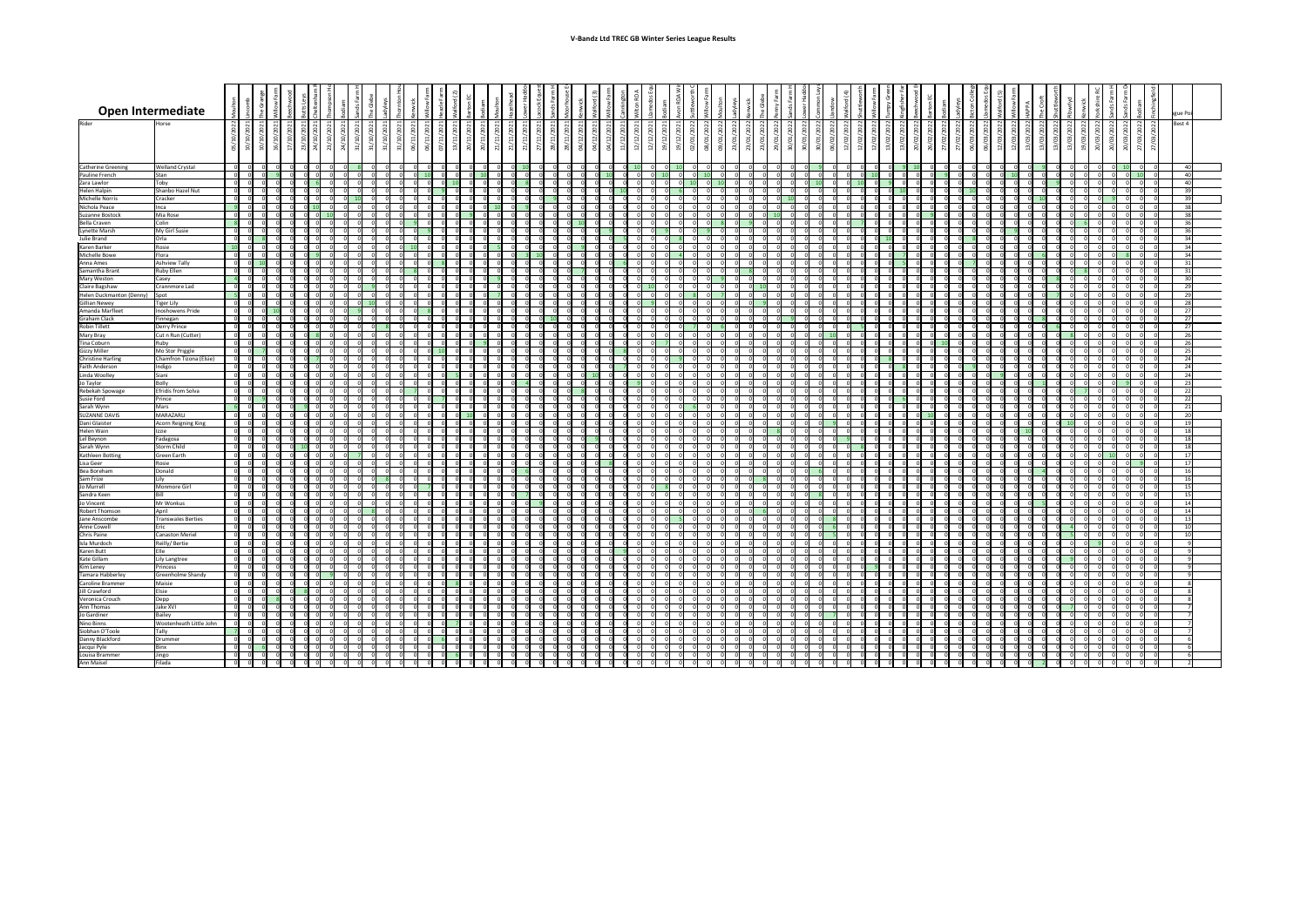| 27/03/2022 Bodiam                                                    | 27/03/2022 Finchingfield EQ                     | Poi<br>gue<br><b>Best</b><br>4                                                                                                                                                                                                                                                                                                                                  |
|----------------------------------------------------------------------|-------------------------------------------------|-----------------------------------------------------------------------------------------------------------------------------------------------------------------------------------------------------------------------------------------------------------------------------------------------------------------------------------------------------------------|
|                                                                      |                                                 |                                                                                                                                                                                                                                                                                                                                                                 |
| $\frac{10}{1}$                                                       |                                                 | $\frac{40}{39} \frac{3}{39} \frac{3}{37} \frac{3}{36} \frac{36}{36} \frac{36}{35} \frac{35}{35} \frac{32}{32} \frac{30}{32} \frac{38}{32} \frac{7}{27} \frac{7}{26} \frac{66}{36} \frac{66}{32} \frac{22}{22} \frac{22}{21} \frac{21}{21} \frac{1}{22} \frac{1}{23} \frac{1}{24} \frac{1}{24} \frac{1}{24} \frac{1}{24} \frac{1}{24} \frac{1}{24} \frac{1}{24}$ |
|                                                                      |                                                 |                                                                                                                                                                                                                                                                                                                                                                 |
|                                                                      |                                                 |                                                                                                                                                                                                                                                                                                                                                                 |
|                                                                      |                                                 |                                                                                                                                                                                                                                                                                                                                                                 |
|                                                                      |                                                 |                                                                                                                                                                                                                                                                                                                                                                 |
|                                                                      |                                                 |                                                                                                                                                                                                                                                                                                                                                                 |
|                                                                      |                                                 |                                                                                                                                                                                                                                                                                                                                                                 |
|                                                                      |                                                 |                                                                                                                                                                                                                                                                                                                                                                 |
|                                                                      |                                                 |                                                                                                                                                                                                                                                                                                                                                                 |
|                                                                      |                                                 |                                                                                                                                                                                                                                                                                                                                                                 |
|                                                                      |                                                 |                                                                                                                                                                                                                                                                                                                                                                 |
|                                                                      |                                                 |                                                                                                                                                                                                                                                                                                                                                                 |
|                                                                      |                                                 |                                                                                                                                                                                                                                                                                                                                                                 |
|                                                                      |                                                 |                                                                                                                                                                                                                                                                                                                                                                 |
|                                                                      |                                                 |                                                                                                                                                                                                                                                                                                                                                                 |
|                                                                      |                                                 |                                                                                                                                                                                                                                                                                                                                                                 |
|                                                                      |                                                 |                                                                                                                                                                                                                                                                                                                                                                 |
|                                                                      |                                                 | 19                                                                                                                                                                                                                                                                                                                                                              |
|                                                                      |                                                 |                                                                                                                                                                                                                                                                                                                                                                 |
| $\frac{0}{0}$                                                        | $\frac{0}{0}$                                   | 19<br>$\overline{19}$                                                                                                                                                                                                                                                                                                                                           |
| $\overline{0}$                                                       |                                                 |                                                                                                                                                                                                                                                                                                                                                                 |
| $\overline{0}$                                                       | $\frac{0}{0}$                                   | $\frac{19}{17}$                                                                                                                                                                                                                                                                                                                                                 |
|                                                                      |                                                 |                                                                                                                                                                                                                                                                                                                                                                 |
| $\frac{0}{0}$                                                        | $\frac{0}{0}$                                   | $\frac{17}{17}$                                                                                                                                                                                                                                                                                                                                                 |
| $\overline{0}$                                                       | $\frac{0}{2}$                                   | $\overline{16}$                                                                                                                                                                                                                                                                                                                                                 |
| $\frac{0}{7}$                                                        | $\frac{0}{0}$                                   | $\frac{16}{15}$<br>$\frac{14}{14}$                                                                                                                                                                                                                                                                                                                              |
|                                                                      |                                                 |                                                                                                                                                                                                                                                                                                                                                                 |
|                                                                      | $\frac{0}{0}$                                   |                                                                                                                                                                                                                                                                                                                                                                 |
|                                                                      |                                                 | 13<br>$\overline{11}$                                                                                                                                                                                                                                                                                                                                           |
| $\begin{array}{c}\n\hline\n0 \\ \hline\n0 \\ \hline\n0\n\end{array}$ | $\frac{0}{0}$                                   | $\overline{11}$                                                                                                                                                                                                                                                                                                                                                 |
|                                                                      |                                                 |                                                                                                                                                                                                                                                                                                                                                                 |
| $\frac{0}{0}$                                                        | $\frac{0}{0}$                                   | $\frac{10}{10}$                                                                                                                                                                                                                                                                                                                                                 |
|                                                                      |                                                 |                                                                                                                                                                                                                                                                                                                                                                 |
|                                                                      |                                                 | 10                                                                                                                                                                                                                                                                                                                                                              |
|                                                                      |                                                 | $\frac{10}{10}$                                                                                                                                                                                                                                                                                                                                                 |
| $\frac{1}{2}$                                                        | $\frac{1}{2}$                                   |                                                                                                                                                                                                                                                                                                                                                                 |
|                                                                      |                                                 | $\overline{10}$                                                                                                                                                                                                                                                                                                                                                 |
| $\frac{0}{0}$                                                        | $\frac{0}{0}$                                   | 10<br>$\overline{9}$                                                                                                                                                                                                                                                                                                                                            |
| $\overline{0}$                                                       | $\overline{0}$                                  | $\overline{9}$                                                                                                                                                                                                                                                                                                                                                  |
| $\overline{0}$                                                       |                                                 | $\overline{9}$                                                                                                                                                                                                                                                                                                                                                  |
| $\overline{0}$                                                       | $\frac{0}{0}$                                   | $\overline{9}$                                                                                                                                                                                                                                                                                                                                                  |
| $\frac{1}{0}$                                                        |                                                 | $\overline{9}$                                                                                                                                                                                                                                                                                                                                                  |
| $\overline{0}$                                                       | $\frac{0}{0}$                                   | $\overline{9}$                                                                                                                                                                                                                                                                                                                                                  |
| $\frac{0}{0}$                                                        | $\begin{array}{c} 0 \\ 0 \\ 0 \\ 0 \end{array}$ | $\overline{8}$                                                                                                                                                                                                                                                                                                                                                  |
|                                                                      |                                                 | $\overline{8}$                                                                                                                                                                                                                                                                                                                                                  |
| $\overline{0}$                                                       |                                                 | $\frac{8}{7}$                                                                                                                                                                                                                                                                                                                                                   |
| $\overline{0}$<br>$\overline{0}$                                     |                                                 | 7                                                                                                                                                                                                                                                                                                                                                               |
|                                                                      |                                                 |                                                                                                                                                                                                                                                                                                                                                                 |
| $\overline{0}$                                                       | $\overline{0}$                                  |                                                                                                                                                                                                                                                                                                                                                                 |
| $\overline{0}$                                                       | $\overline{0}$                                  | $\frac{7}{6}$ $\frac{7}{2}$                                                                                                                                                                                                                                                                                                                                     |
| $\overline{0}$                                                       | $\tilde{\mathfrak{o}}$                          |                                                                                                                                                                                                                                                                                                                                                                 |
|                                                                      |                                                 |                                                                                                                                                                                                                                                                                                                                                                 |

|                                        |                                              |                              |                        |             |                                  |            |                |                |                      |    |                |                |                         |    |   |                                                              |                                                      |                      |                         |                                 |                                  |                                  |                            |                                             |           |                |        |                                  |                      |                |            |                         |                |                      |                |                                        |                |                |                |                     |                         |                      |     |                                  |                |                |                |   |             |                |                               |                |                      | $\overline{\sigma}$ |                          |
|----------------------------------------|----------------------------------------------|------------------------------|------------------------|-------------|----------------------------------|------------|----------------|----------------|----------------------|----|----------------|----------------|-------------------------|----|---|--------------------------------------------------------------|------------------------------------------------------|----------------------|-------------------------|---------------------------------|----------------------------------|----------------------------------|----------------------------|---------------------------------------------|-----------|----------------|--------|----------------------------------|----------------------|----------------|------------|-------------------------|----------------|----------------------|----------------|----------------------------------------|----------------|----------------|----------------|---------------------|-------------------------|----------------------|-----|----------------------------------|----------------|----------------|----------------|---|-------------|----------------|-------------------------------|----------------|----------------------|---------------------|--------------------------|
|                                        |                                              |                              |                        |             |                                  |            |                |                |                      |    |                |                |                         |    |   |                                                              |                                                      |                      |                         |                                 |                                  |                                  |                            |                                             |           |                |        |                                  |                      |                |            |                         |                |                      |                | ت                                      |                |                |                |                     |                         |                      |     |                                  |                |                |                |   |             |                |                               |                |                      |                     |                          |
|                                        | Intermediate                                 |                              |                        |             |                                  |            |                |                |                      |    |                |                |                         |    |   |                                                              |                                                      |                      |                         |                                 |                                  |                                  |                            | $\bar{\mathbf{S}}$                          |           |                | $\sim$ |                                  |                      |                |            | $\geq$                  |                |                      |                |                                        |                |                |                |                     |                         |                      |     |                                  |                |                |                |   |             |                |                               |                |                      |                     |                          |
|                                        |                                              |                              | $\blacksquare$         |             |                                  |            |                |                |                      |    |                |                |                         |    |   |                                                              |                                                      |                      |                         | $\overline{\phantom{0}}$        |                                  |                                  |                            | $\overline{\phantom{0}}$                    |           |                |        |                                  |                      |                |            |                         |                |                      |                |                                        |                |                |                |                     |                         |                      |     |                                  |                |                |                |   |             |                |                               |                |                      |                     | gue Poi                  |
| Name                                   | Horse                                        | $\frac{21}{2}$ $\frac{1}{2}$ | $\tilde{\alpha}$       | S           | $\circ$                          | $\epsilon$ | 202            |                |                      |    | S              | $\circ$        | 3                       |    |   | 202<br>$\circ$                                               | 202                                                  |                      | $\subset$               | 2                               | 202<br>○                         |                                  |                            | 12/2021<br>202                              |           |                | റ      | 202                              | $\overline{5}$       |                |            | 2022                    | ⌒              | $\sim$<br>202        |                | ⌒                                      | S.             |                |                | 022                 | $\circ$                 | O                    | ⌒   | $\sim$<br>S                      |                | $\overline{5}$ |                |   | 2022        | C              | $\sim$<br>8                   |                | 2022                 | 2022                | Best 4                   |
|                                        |                                              | ం⊣<br>$\Xi$                  | Ğ                      | ੩           | 'ə<br>$\lvert \Omega \rvert$     | $\geq$     | 23/10/         | ਼੍ਰੇ           | 1/10/202<br>○        | ⊝⊺ | ğ              |                | $\blacksquare$          |    |   | $\overline{u}$<br>$\overline{ }$<br>$\overline{\phantom{0}}$ | $\overline{\phantom{0}}$<br>$\overline{\phantom{0}}$ |                      |                         | $\rightarrow$<br>$\overline{a}$ | $\overline{ }$<br>$\overline{ }$ |                                  | $\overline{2}$             |                                             |           |                |        | $\mathfrak{S}$                   | 9/6                  |                | C          | 9/01                    | $\infty$       | $\circ$              |                |                                        |                |                |                | 0/02                |                         |                      |     | $\mathfrak{S}$                   |                | O              |                |   | 3/03        | ္              | පු                            | $\circ$        | $\overline{6}$       | $\overline{6}$      |                          |
|                                        |                                              | 의 의                          | ğ                      | $\tilde{e}$ |                                  | ਼ੋ         |                |                | $\overline{m}$       |    |                | Ō              |                         |    |   | 20/1<br>$\sim$                                               | $\sim$                                               |                      |                         | $\approx$                       | 28/                              | ○                                | $\overrightarrow{11}$<br>⊝ | $\widetilde{z}$<br>$\overline{\phantom{0}}$ |           | $\sim$ 0       | - ത    | ි                                | $\circ$              |                |            |                         |                | ੦                    |                |                                        |                |                |                |                     |                         |                      |     |                                  |                |                |                |   |             | ○              | ○                             |                | $\sim$               | $\overline{27}$     |                          |
| Kathryn Ovenden                        | Whiz n Quik                                  |                              |                        |             |                                  |            |                |                |                      |    |                |                |                         |    |   |                                                              |                                                      |                      |                         |                                 |                                  |                                  |                            |                                             |           |                |        |                                  |                      |                |            |                         |                |                      |                |                                        |                |                |                |                     |                         |                      |     |                                  |                |                |                |   |             |                |                               |                |                      |                     | 40                       |
| Cilla Claxton                          | Bajhita                                      |                              |                        |             |                                  |            |                |                |                      |    |                |                |                         |    |   |                                                              |                                                      |                      |                         |                                 |                                  |                                  |                            |                                             |           |                |        |                                  |                      |                |            |                         |                |                      |                |                                        |                |                |                |                     |                         |                      |     |                                  |                |                |                |   |             |                |                               |                |                      |                     | 39                       |
| Julie Brand                            | Orla                                         |                              |                        |             |                                  |            |                |                |                      |    |                |                |                         |    |   |                                                              |                                                      |                      |                         |                                 |                                  |                                  |                            |                                             |           |                |        |                                  |                      |                |            |                         |                |                      |                |                                        |                |                |                |                     |                         |                      |     |                                  |                |                |                |   |             |                |                               |                |                      |                     | 39                       |
| Jan Barlow<br>Helen Duckmanton (Denny) | Knocknagree Topcat<br>Spot                   |                              |                        |             |                                  |            |                |                |                      |    |                |                |                         |    |   |                                                              |                                                      |                      |                         |                                 |                                  |                                  |                            |                                             |           |                |        |                                  |                      |                |            |                         |                |                      |                |                                        |                |                |                |                     |                         |                      |     |                                  |                |                |                |   |             |                |                               |                |                      |                     | - 27<br>36               |
| Jo Murrell                             | Monmore Girl                                 |                              |                        |             |                                  |            |                |                |                      |    |                |                |                         |    |   |                                                              |                                                      |                      |                         |                                 |                                  |                                  |                            |                                             |           |                |        |                                  |                      |                |            |                         |                |                      |                |                                        |                |                |                |                     |                         |                      |     |                                  |                |                |                |   |             |                |                               |                |                      |                     | 36                       |
| Michelle Bowe                          | Flora                                        |                              |                        |             |                                  |            |                |                |                      |    |                |                |                         |    |   |                                                              |                                                      |                      |                         |                                 |                                  |                                  |                            |                                             |           |                |        |                                  |                      |                |            |                         |                |                      |                |                                        |                |                |                |                     |                         |                      |     |                                  |                |                |                |   |             |                |                               |                |                      |                     | 36                       |
| <b>Faith Anderson</b>                  | Indigo                                       |                              |                        |             |                                  |            |                |                |                      |    |                |                |                         |    |   |                                                              |                                                      |                      |                         |                                 |                                  |                                  |                            |                                             |           |                |        |                                  |                      |                |            |                         |                |                      |                |                                        |                |                |                |                     |                         |                      |     |                                  |                |                |                |   |             |                |                               |                |                      |                     | 35                       |
| Mary Weston<br>Samantha Brant          | Cape Clear Casey<br><b>Ruby Ellen</b>        |                              |                        |             |                                  |            |                |                |                      |    |                |                |                         |    |   |                                                              |                                                      |                      |                         |                                 |                                  |                                  |                            |                                             |           |                |        |                                  |                      |                |            |                         |                |                      |                |                                        |                |                |                |                     |                         |                      |     |                                  |                |                |                |   |             |                |                               |                |                      |                     | 35<br>32                 |
| Robin Tillett                          | Derry Prince                                 |                              |                        |             |                                  |            |                |                |                      |    |                |                |                         |    |   |                                                              |                                                      |                      |                         |                                 |                                  |                                  |                            |                                             |           |                |        |                                  |                      |                |            |                         |                |                      |                |                                        |                |                |                |                     |                         |                      |     |                                  |                |                |                |   |             |                |                               |                |                      |                     | 30                       |
| Kim Leney                              | Princess                                     |                              |                        |             |                                  |            |                |                |                      |    |                |                |                         |    |   |                                                              |                                                      |                      |                         |                                 |                                  |                                  |                            |                                             |           |                |        |                                  |                      |                |            |                         |                |                      |                |                                        |                |                |                |                     |                         |                      |     |                                  |                |                |                |   |             |                |                               |                |                      |                     | 28                       |
| Anna Ames                              | <b>Ashview Tally</b>                         |                              |                        |             |                                  |            |                |                |                      |    |                |                |                         |    |   |                                                              |                                                      |                      |                         |                                 |                                  |                                  |                            |                                             |           |                |        |                                  |                      |                |            |                         |                |                      |                |                                        |                |                |                |                     |                         |                      |     |                                  |                |                |                |   |             |                |                               |                |                      |                     | 27                       |
| Lynsey Ellis<br>Mary Bray              | Scrumpy<br>Cut n Run (Cutter)                |                              |                        |             |                                  |            |                |                |                      |    |                |                |                         |    |   |                                                              |                                                      |                      |                         |                                 |                                  |                                  |                            |                                             |           |                |        |                                  |                      |                |            |                         |                |                      |                |                                        |                |                |                |                     |                         |                      |     |                                  |                |                |                |   |             |                |                               |                |                      |                     | 26<br>26                 |
| Rebekah Spowage                        | Efridís from Solva                           |                              |                        |             |                                  |            |                |                |                      |    |                |                |                         |    |   |                                                              |                                                      |                      |                         |                                 |                                  |                                  |                            | ΩI                                          |           |                |        |                                  |                      |                |            |                         |                |                      |                |                                        |                |                |                |                     |                         |                      |     |                                  |                |                |                |   |             |                |                               |                |                      |                     | 26                       |
| <b>Graham Clack</b>                    | Finnegan                                     |                              |                        |             |                                  |            |                |                |                      |    |                |                |                         |    |   |                                                              |                                                      |                      |                         |                                 |                                  |                                  |                            |                                             |           |                |        |                                  |                      |                |            |                         |                |                      |                |                                        |                |                |                |                     |                         |                      |     |                                  |                |                |                |   |             |                |                               |                |                      |                     | 22                       |
| Linda Woolley                          | Siani<br>Prince                              |                              |                        |             |                                  |            |                |                |                      |    |                |                |                         |    |   |                                                              |                                                      |                      |                         |                                 |                                  |                                  |                            |                                             |           |                |        |                                  |                      |                |            |                         |                |                      |                |                                        |                |                |                |                     |                         |                      |     |                                  |                |                |                |   |             |                |                               |                |                      |                     | 22<br>22                 |
| Susan Ford<br>Anne Warner              | Sunny                                        | ∩I                           |                        |             |                                  |            |                |                | $\sim$               |    |                |                |                         |    |   |                                                              |                                                      |                      |                         |                                 |                                  |                                  |                            | $\cap$                                      |           |                |        |                                  |                      |                |            |                         |                |                      |                | $\sim$                                 |                |                |                |                     |                         |                      |     |                                  |                |                |                |   |             |                | $\cap$                        |                |                      |                     | ົາ1                      |
| Bea Boreham                            | Donald                                       |                              |                        |             |                                  |            |                |                |                      |    |                |                |                         |    |   |                                                              |                                                      |                      |                         |                                 |                                  |                                  |                            |                                             |           |                |        |                                  |                      |                |            |                         |                |                      |                |                                        |                |                |                |                     |                         |                      |     |                                  |                |                |                |   |             |                |                               |                |                      |                     |                          |
| Georgia Smith                          | Misty                                        |                              |                        |             |                                  |            |                |                |                      |    |                |                |                         |    |   |                                                              |                                                      |                      |                         |                                 |                                  |                                  |                            |                                             |           |                |        |                                  |                      |                |            |                         |                |                      |                |                                        |                |                |                |                     |                         |                      |     |                                  |                |                |                |   |             |                |                               |                |                      |                     |                          |
| <b>Gizzy Miller</b><br>Jane Anscombe   | Mo Stor Priggle<br><b>Transwales Berties</b> |                              |                        |             |                                  |            |                |                |                      |    |                |                |                         |    |   |                                                              |                                                      |                      |                         |                                 |                                  |                                  |                            |                                             |           |                |        |                                  |                      |                |            |                         |                |                      |                |                                        |                |                |                |                     |                         |                      |     |                                  |                |                |                |   |             |                |                               |                |                      |                     |                          |
| <b>Helen Brophy</b>                    | Emma                                         |                              |                        |             |                                  |            |                |                |                      |    |                |                |                         |    |   |                                                              |                                                      |                      |                         |                                 |                                  |                                  |                            |                                             |           |                |        |                                  |                      |                |            |                         |                |                      |                |                                        |                |                |                |                     |                         |                      |     |                                  |                |                |                |   |             |                |                               |                |                      |                     |                          |
| Sandra Keen                            | <b>Dill</b>                                  |                              |                        |             |                                  |            |                |                |                      |    |                |                |                         |    |   |                                                              |                                                      |                      |                         |                                 |                                  |                                  |                            |                                             |           |                |        |                                  |                      |                |            |                         |                |                      |                |                                        |                |                |                |                     |                         |                      |     |                                  |                |                |                |   |             |                |                               |                |                      |                     |                          |
| Stella Bellam                          | Rambler                                      |                              |                        |             |                                  |            |                |                |                      |    |                |                |                         |    |   |                                                              |                                                      |                      |                         |                                 |                                  |                                  |                            |                                             |           |                |        |                                  |                      |                |            |                         |                |                      |                |                                        |                |                |                |                     |                         |                      |     |                                  |                |                |                |   |             |                |                               |                |                      |                     |                          |
| Sarah Wynn<br>Willa Muir               | Mars<br><b>Gypsy Rose</b>                    | 10 <sup>1</sup>              |                        |             |                                  |            |                |                |                      |    |                |                |                         |    |   |                                                              |                                                      |                      |                         |                                 |                                  |                                  |                            |                                             |           |                |        |                                  |                      |                |            |                         |                |                      |                |                                        |                |                |                |                     |                         |                      |     |                                  |                |                |                |   |             |                |                               |                |                      |                     |                          |
| Lisa Geer                              | Rosie                                        |                              |                        |             |                                  |            |                |                |                      |    |                |                |                         |    |   |                                                              |                                                      |                      |                         |                                 |                                  |                                  |                            |                                             |           |                |        |                                  |                      |                |            |                         |                |                      |                |                                        |                |                |                |                     |                         |                      |     |                                  |                |                |                |   |             |                |                               |                |                      |                     |                          |
| <b>Chris Paine</b>                     | <b>Canaston Meriel</b>                       |                              |                        |             |                                  |            |                |                |                      |    |                |                |                         |    |   |                                                              |                                                      |                      |                         |                                 |                                  |                                  |                            |                                             |           |                |        |                                  |                      |                |            |                         |                |                      |                |                                        |                |                |                |                     |                         |                      |     |                                  |                |                |                |   |             |                |                               |                |                      |                     |                          |
| Anne Warner                            | Mimi<br>Eric                                 |                              |                        |             |                                  |            |                |                |                      |    |                |                |                         |    |   |                                                              |                                                      |                      |                         |                                 |                                  |                                  |                            |                                             |           |                |        |                                  |                      |                |            |                         |                |                      |                |                                        |                |                |                |                     |                         |                      |     |                                  |                |                |                |   |             |                |                               |                |                      |                     |                          |
| <b>Anne Cowell</b><br>Lesley Lewis     | Ffynnoncadno Sofi                            |                              |                        |             |                                  |            |                |                |                      |    |                |                |                         |    |   |                                                              |                                                      |                      |                         |                                 |                                  |                                  |                            |                                             |           |                |        |                                  |                      |                |            |                         |                |                      |                |                                        |                |                |                |                     |                         |                      |     |                                  |                |                |                |   |             |                |                               |                |                      |                     |                          |
| Dave Rogerson                          | Monty                                        |                              |                        |             |                                  |            |                |                |                      |    |                |                |                         |    |   |                                                              |                                                      |                      |                         |                                 |                                  |                                  |                            |                                             |           |                |        |                                  |                      |                |            |                         |                |                      |                |                                        |                |                |                |                     |                         |                      |     |                                  |                |                |                |   |             |                |                               |                |                      |                     |                          |
| Helen Wain                             | Izzie                                        |                              |                        |             |                                  |            |                |                |                      |    |                |                |                         |    |   |                                                              |                                                      |                      |                         |                                 |                                  |                                  |                            |                                             |           |                |        |                                  |                      |                |            |                         |                |                      |                |                                        |                |                |                |                     |                         |                      |     |                                  |                |                |                |   |             |                |                               |                |                      |                     |                          |
| Isla Murdoch<br><b>Jill Crawford</b>   | Reilly/ Bertie<br>Elsie                      |                              |                        |             |                                  |            |                |                |                      |    |                |                |                         |    |   |                                                              |                                                      |                      |                         |                                 |                                  |                                  |                            |                                             |           |                |        |                                  |                      |                |            |                         |                |                      |                |                                        |                |                |                |                     |                         |                      |     |                                  |                |                |                |   |             |                |                               |                |                      |                     |                          |
| Jo Huckle-Jones                        | Milo                                         |                              |                        |             |                                  |            |                |                |                      |    |                |                |                         |    |   |                                                              |                                                      |                      |                         |                                 |                                  |                                  |                            |                                             |           |                |        |                                  |                      |                |            |                         |                |                      |                |                                        |                |                |                |                     |                         |                      |     |                                  |                |                |                |   |             |                |                               |                |                      |                     |                          |
| <b>Nino Binns</b>                      | Wootenheath Little John                      |                              |                        |             |                                  |            |                |                |                      |    |                |                |                         |    |   |                                                              |                                                      |                      |                         |                                 |                                  |                                  |                            |                                             |           |                |        |                                  |                      |                |            |                         |                |                      |                |                                        |                |                |                |                     |                         |                      |     |                                  |                |                |                |   |             |                |                               |                |                      |                     |                          |
| Val Barker                             | Moby                                         | $\mathsf{N}$ 1               |                        |             |                                  |            |                |                |                      |    |                |                |                         |    |   |                                                              |                                                      |                      |                         |                                 |                                  |                                  |                            |                                             |           |                |        |                                  |                      |                |            |                         |                |                      |                |                                        |                |                |                |                     |                         |                      |     |                                  |                |                |                |   |             |                |                               |                |                      |                     |                          |
| Val Worthingtor<br>Cathy Johnson       | Puzzle<br>Leith Limerick                     |                              |                        |             |                                  |            |                |                |                      |    |                |                |                         |    |   |                                                              |                                                      |                      |                         |                                 |                                  |                                  |                            |                                             |           |                |        |                                  |                      |                |            |                         |                |                      |                |                                        |                |                |                |                     |                         |                      |     |                                  |                |                |                |   |             |                |                               |                |                      |                     |                          |
| Fran Mason                             | Tumbleweed                                   |                              |                        |             |                                  |            |                |                |                      |    |                |                |                         |    |   |                                                              |                                                      |                      |                         |                                 |                                  |                                  |                            |                                             |           |                |        |                                  |                      |                |            |                         |                |                      |                |                                        |                |                |                |                     |                         |                      |     |                                  |                |                |                |   |             |                |                               |                |                      |                     |                          |
| Jo Gardiner                            | <b>Bailey</b>                                |                              |                        |             |                                  |            |                |                |                      |    |                |                |                         |    |   |                                                              |                                                      |                      |                         |                                 |                                  |                                  |                            |                                             |           |                |        |                                  |                      |                |            |                         |                |                      |                |                                        |                |                |                |                     |                         |                      |     |                                  |                |                |                |   |             |                |                               |                |                      |                     |                          |
| Maria Standen                          | Angelina                                     |                              |                        |             |                                  |            |                |                |                      |    |                |                |                         |    |   |                                                              |                                                      |                      |                         |                                 |                                  |                                  |                            |                                             |           |                |        |                                  |                      |                |            |                         |                |                      |                |                                        |                |                |                |                     |                         |                      |     |                                  |                |                |                |   |             |                |                               |                |                      |                     |                          |
| Siobhan O'Toole<br>Tamara Habberley    | Tally<br>Greenholme Shandy                   |                              |                        |             |                                  |            |                |                |                      |    |                |                |                         |    |   |                                                              |                                                      |                      |                         |                                 |                                  |                                  |                            |                                             |           |                |        |                                  |                      |                |            |                         |                |                      |                |                                        |                |                |                |                     |                         |                      |     |                                  |                |                |                |   |             |                |                               |                |                      |                     |                          |
| <b>Ann Thomas</b>                      | Jake XVI                                     |                              |                        |             |                                  |            |                |                |                      |    |                |                |                         |    |   |                                                              |                                                      |                      |                         |                                 |                                  |                                  |                            |                                             |           |                |        |                                  |                      |                |            |                         |                |                      |                |                                        |                |                |                |                     |                         |                      |     |                                  |                |                |                |   |             |                |                               |                |                      |                     |                          |
| <b>Mary Lazarus</b>                    | Monty                                        |                              |                        |             |                                  |            |                |                |                      |    |                |                |                         |    |   |                                                              |                                                      |                      |                         |                                 |                                  |                                  |                            |                                             |           |                |        |                                  |                      |                |            |                         |                |                      |                |                                        |                |                |                |                     |                         |                      |     |                                  |                |                |                |   |             |                |                               |                |                      |                     |                          |
| Sam Frize                              | Kildare Estrella                             |                              |                        |             |                                  |            |                |                |                      |    |                |                |                         |    |   |                                                              |                                                      |                      |                         |                                 |                                  |                                  |                            |                                             |           |                |        |                                  |                      |                |            |                         |                |                      |                |                                        |                |                |                |                     |                         |                      |     |                                  |                |                |                |   |             |                |                               |                |                      |                     |                          |
| Jan Tucker<br>Jo Taylor                | Charlie Chaplin                              | $0 \quad 0$<br>$\Omega$      | $\overline{0}$<br>- 01 | 0 <br>- 01  | -01                              |            | $\overline{0}$ | 0              | $\overline{0}$<br> 0 | 0  | - 01           | 0              | $\overline{0}$<br>- 0 I | OI |   | $\overline{0}$                                               | - 0<br>0I                                            | 0 <br>$\overline{O}$ | U                       | - Ol                            | 0                                | - 01                             |                            | $0\quad 0$<br>$ 0 $ $ 0 $                   | 0         | $\overline{0}$ | 0      | $\overline{0}$<br>$\overline{0}$ | $\overline{0}$       | - O I          | OI<br>- OL | $\overline{\mathbf{0}}$ | 0              | $\overline{0}$<br>0l | $\overline{O}$ | $\begin{bmatrix} 0 \\ 0 \end{bmatrix}$ | 0              | $\overline{0}$ | 0 I            | $0\quad 0$<br>- 0 I | $\overline{0}$          | 0 <br>$\overline{0}$ | 0I  | $\overline{0}$<br>$\overline{0}$ | 0              | <b>U</b>       | -01            |   | 0           | $\overline{0}$ | $0 \bigcup$<br>$\overline{0}$ | 0              | $0$ 0<br>$0\sqrt{0}$ |                     | $\overline{\phantom{a}}$ |
| Joanna Messenger                       | Stella                                       | $\overline{0}$               | 0                      | - O I       |                                  |            | $\overline{0}$ | $\overline{0}$ |                      | 0  | $\overline{0}$ |                | ΟI                      | 0I |   |                                                              | $\overline{0}$                                       |                      | $\mathbf 0$             |                                 | - OI                             |                                  |                            | $0$ 0                                       |           |                |        | $\overline{0}$                   |                      | ΟI             | -OI        |                         |                | 0                    |                | -OI                                    | $\overline{0}$ | $\overline{0}$ |                | 0                   | $\overline{\mathbf{0}}$ |                      |     | $\overline{\mathbf{0}}$          | 0              |                |                |   |             |                | $\overline{0}$                | $\overline{0}$ |                      |                     |                          |
| Kathy Whitehead                        | <b>Bybeck Rooney</b>                         |                              |                        |             |                                  |            |                |                |                      |    |                |                |                         |    |   |                                                              | ΩI                                                   |                      |                         |                                 |                                  |                                  |                            | 0                                           | - 0       |                |        |                                  |                      |                |            |                         |                |                      |                |                                        |                |                |                | - 0 I               | $\overline{0}$          |                      |     |                                  |                |                |                |   |             |                | <sup>0</sup>                  |                | $\sqrt{ }$           |                     |                          |
| Ann Maisel                             | Filada                                       | $\overline{0}$<br>0 l        |                        | - 0         | $\overline{0}$<br>$\overline{0}$ | ി          |                |                | 0                    |    |                |                | $\overline{\mathbf{0}}$ |    | ി |                                                              | $\overline{0}$                                       | 0                    | $\overline{\mathbf{0}}$ |                                 |                                  |                                  |                            | 0 <br>$0$ 0                                 | - 0<br> 0 |                | 0l     |                                  |                      |                |            | $ 0 $ 0                 |                | $\overline{0}$       |                | 0                                      |                | 01             |                | 0                   | - 0                     | $\overline{0}$       | 0 I |                                  |                |                | 01             |   | $ 0 $ $ 0 $ | 0              | 0 <br>$ 0 $ 0                 | 0l             | $0$ 0                | -ol                 | ຳ                        |
| Jacqui Pyle<br><b>Frances Huckle</b>   | <b>Binx</b><br>Milo                          | 0I.                          |                        | 0           |                                  |            | 0 <br>$\Omega$ | $\overline{0}$ | $\overline{0}$       | 0  | $\overline{0}$ | $\overline{0}$ | 0 I                     | 0  |   | $\overline{\mathbf{0}}$                                      | $\overline{0}$<br>0l                                 | 0                    |                         |                                 | 0                                | $\overline{0}$<br>$\overline{0}$ |                            | 0                                           | - 0       | $\overline{0}$ |        | $\overline{0}$                   | 0 <br>$\overline{0}$ | $\overline{0}$ | 0          |                         | $\overline{0}$ | 0 <br>0l             | 0              | $\overline{\mathbf{0}}$                | 0              | $\overline{0}$ | $\overline{0}$ | $0 \quad 0$<br> 0   |                         | $\overline{0}$       |     | $\overline{0}$<br>- Ol           | $\overline{0}$ | $\overline{0}$ | $\overline{0}$ | 0 |             |                | -ol                           | - OL           |                      |                     | $\Omega$                 |
|                                        |                                              |                              |                        |             |                                  |            |                |                |                      |    |                |                |                         |    |   |                                                              |                                                      |                      |                         |                                 |                                  |                                  |                            |                                             |           |                |        |                                  |                      |                |            |                         |                |                      |                |                                        |                |                |                |                     |                         |                      |     |                                  |                |                |                |   |             |                |                               |                |                      |                     |                          |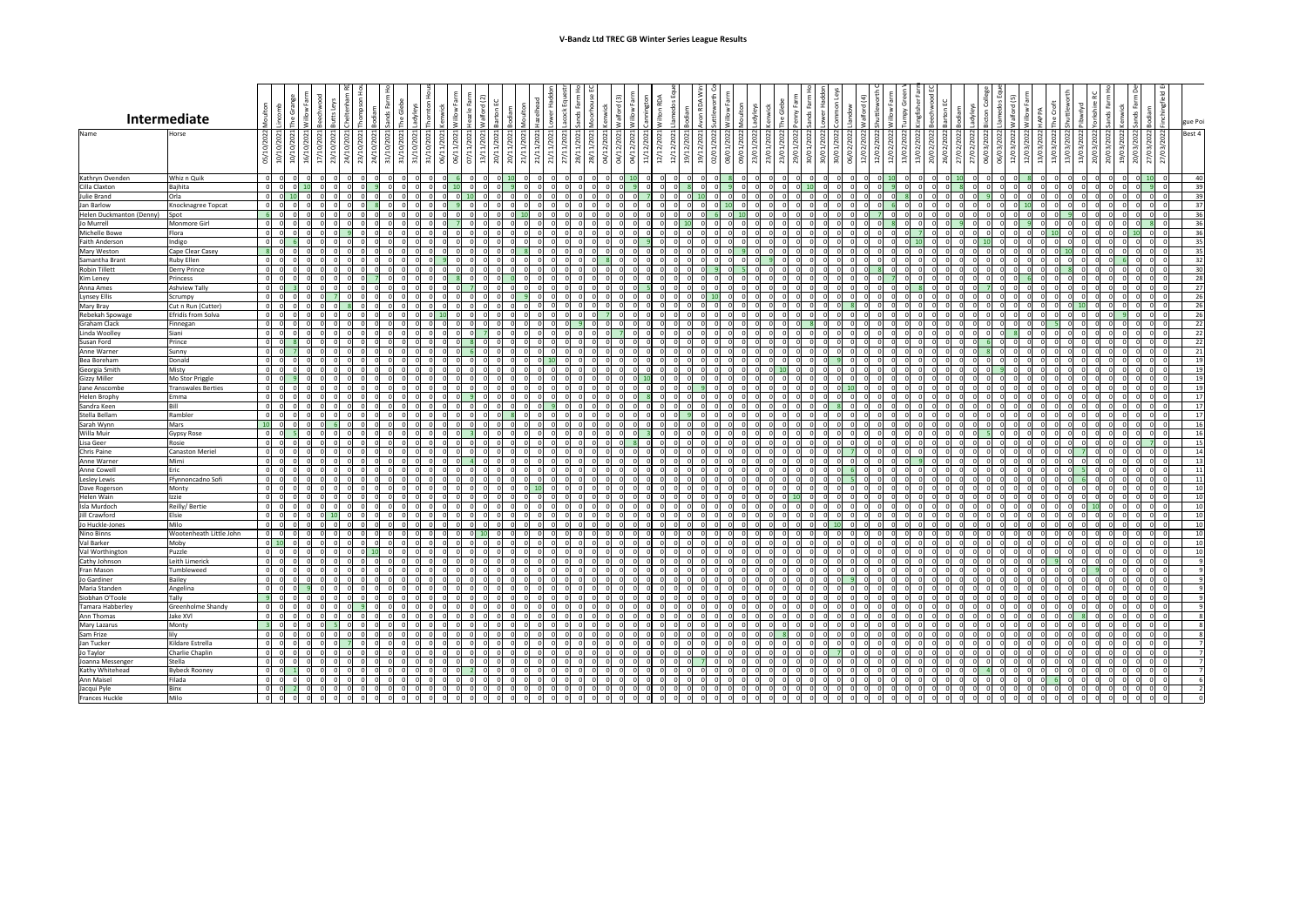|                                            |                                                 |                               |             |                |                                                      |             |                               |   |                 |          |  |                |                         |  |                                                      |                          | $\widehat{3}$                                                        |                                                         | ய                               |      |                            |                |                    |        |           |     |                |      |      |                      |                          |                                 |  | ပ                                                               | $\overline{5}$<br>ਠ |   |      |                |                                        |        | ≃<br>ட                                               |              |     |      |        |                      |
|--------------------------------------------|-------------------------------------------------|-------------------------------|-------------|----------------|------------------------------------------------------|-------------|-------------------------------|---|-----------------|----------|--|----------------|-------------------------|--|------------------------------------------------------|--------------------------|----------------------------------------------------------------------|---------------------------------------------------------|---------------------------------|------|----------------------------|----------------|--------------------|--------|-----------|-----|----------------|------|------|----------------------|--------------------------|---------------------------------|--|-----------------------------------------------------------------|---------------------|---|------|----------------|----------------------------------------|--------|------------------------------------------------------|--------------|-----|------|--------|----------------------|
|                                            | <b>Novice Horse</b>                             |                               | ט           |                |                                                      |             |                               |   |                 |          |  |                |                         |  |                                                      |                          |                                                                      |                                                         |                                 |      |                            |                |                    |        | J.        |     |                |      |      |                      |                          |                                 |  |                                                                 |                     |   | ₹    |                |                                        |        |                                                      |              |     |      |        | ague Poir            |
| Name                                       | Horse                                           | $\frac{2022}{2021}$           |             |                |                                                      |             |                               |   |                 |          |  |                |                         |  | $\overline{a}$                                       | $\overline{\phantom{0}}$ | ς<br>$\overline{ }$                                                  | $\overline{\phantom{0}}$                                | $\overline{ }$                  |      |                            | 2022           |                    |        |           |     |                |      |      |                      |                          |                                 |  |                                                                 |                     |   | 2022 |                |                                        | $\sim$ |                                                      |              |     | 22   | Best 4 |                      |
|                                            |                                                 | $\tilde{p}$<br>$\overline{a}$ |             |                | 10/10/2021<br>16/10/2021<br>17/10/2021<br>23/10/2021 | 24/10/2021  | $\overline{c}$<br>$\tilde{a}$ |   | Ğ               | ♂        |  |                | ္ဘာ                     |  | 21/11/2021<br>21/11/2021<br>21/11/2021<br>27/11/2021 | 202                      | 202                                                                  | <u>ຊ</u>                                                | 202<br>$\sim$                   | 2021 | /2021                      |                | 09/01/2022         | ನಿ     |           |     |                |      |      |                      |                          |                                 |  | 202<br>S.                                                       | $\frac{202}{1}$     | ○ | S    |                | 13/03/2022<br>13/03/2022<br>19/03/2022 |        | 20/03/2022<br>20/03/2022<br>20/03/2022<br>27/03/2022 |              |     | (03) |        |                      |
|                                            |                                                 | 05/<br>10/                    |             |                |                                                      |             | $\frac{23}{1}$                |   | $\mathfrak{Z}'$ |          |  | $\overline{5}$ | $\frac{1}{2}$<br>$\geq$ |  |                                                      |                          | $\begin{array}{c c}\n 28/11/3 \\  28/11/3 \\  04/12/3\n \end{array}$ | $\frac{1}{2}$ $\frac{1}{2}$<br>$\overline{\phantom{a}}$ | $\overline{\phantom{0}}$<br>12/ |      | 19/12/<br>19/12/<br>19/01/ | 08/01,         |                    | 23/01/ |           |     |                |      |      | $\overrightarrow{a}$ | $\overline{\phantom{0}}$ | $\frac{3}{5}$<br>$\overline{a}$ |  | 20/02/1<br>27/02/1<br>27/03/10 06/03/12<br>27/03/12<br>27/03/12 |                     |   |      | $\frac{13}{0}$ |                                        |        |                                                      |              |     | 27   |        |                      |
|                                            |                                                 |                               |             |                |                                                      |             |                               |   |                 |          |  |                |                         |  |                                                      |                          |                                                                      |                                                         |                                 |      |                            |                |                    |        |           |     |                |      |      |                      |                          |                                 |  |                                                                 |                     |   |      |                |                                        |        |                                                      |              |     |      |        |                      |
|                                            |                                                 |                               |             |                |                                                      |             |                               |   |                 |          |  |                |                         |  |                                                      |                          |                                                                      |                                                         |                                 |      |                            |                |                    |        |           |     |                |      |      |                      |                          |                                 |  |                                                                 |                     |   |      |                |                                        |        |                                                      |              |     |      |        |                      |
| <b>Caroline Pitt</b>                       | Calico                                          |                               |             |                |                                                      |             |                               |   |                 |          |  |                |                         |  |                                                      |                          |                                                                      |                                                         |                                 |      |                            |                |                    |        |           |     |                |      |      |                      |                          |                                 |  |                                                                 |                     |   |      |                |                                        |        |                                                      |              |     |      |        | -40                  |
| Cilla Claxton                              | Bajhita                                         |                               |             |                |                                                      |             |                               |   |                 |          |  |                |                         |  |                                                      |                          |                                                                      |                                                         |                                 |      |                            |                |                    |        |           |     |                |      |      |                      |                          |                                 |  |                                                                 |                     |   |      |                |                                        |        |                                                      |              |     |      |        | 4(                   |
| Louise Jarvis<br>Suzie Clague              | Justin Golden Fleece<br>Pembroke Double Diamond |                               |             |                |                                                      |             |                               |   |                 |          |  |                |                         |  |                                                      |                          |                                                                      |                                                         |                                 |      |                            |                |                    |        |           |     |                |      |      |                      |                          |                                 |  |                                                                 |                     |   |      |                |                                        |        |                                                      |              |     |      |        | -40<br>-40           |
| Helena Bottrill                            | Sprout                                          |                               |             |                |                                                      |             |                               |   |                 |          |  |                |                         |  |                                                      |                          |                                                                      |                                                         |                                 |      |                            |                |                    |        |           |     |                |      |      |                      |                          |                                 |  |                                                                 |                     |   |      |                |                                        |        |                                                      |              |     |      |        | 39                   |
| <b>Cindy Moulds</b><br>Maria Standen       | Duke (Fluke)<br>Angelina                        |                               |             |                |                                                      |             |                               |   |                 |          |  |                |                         |  |                                                      |                          |                                                                      |                                                         |                                 |      |                            |                |                    |        |           |     |                |      |      |                      |                          |                                 |  |                                                                 |                     |   |      |                |                                        |        |                                                      |              |     |      |        | 38<br>38             |
| Laura McKay                                | Indigo Blue                                     |                               |             |                |                                                      |             |                               |   |                 |          |  |                |                         |  |                                                      |                          |                                                                      |                                                         |                                 |      |                            |                |                    |        |           |     |                |      |      |                      |                          |                                 |  |                                                                 |                     |   |      |                |                                        |        |                                                      |              |     |      |        | 35                   |
| Sam Prior<br>Sue Squirrell                 | Bernice<br>Golderina Elle                       |                               |             |                |                                                      |             |                               |   |                 |          |  |                |                         |  |                                                      |                          |                                                                      |                                                         |                                 |      |                            |                |                    |        |           |     |                |      |      |                      |                          |                                 |  |                                                                 |                     |   |      |                |                                        |        |                                                      |              |     |      |        | 35<br>35             |
| Hattie Abretti                             | Pentrefelin Sanguinetti                         |                               |             |                |                                                      |             |                               |   |                 |          |  |                |                         |  |                                                      |                          |                                                                      |                                                         |                                 |      |                            |                |                    |        |           |     |                |      |      |                      |                          |                                 |  |                                                                 |                     |   |      |                |                                        |        |                                                      |              |     |      |        | 34                   |
| Kay Ford                                   | Orion                                           |                               |             |                |                                                      |             |                               |   |                 |          |  |                |                         |  |                                                      |                          |                                                                      |                                                         |                                 |      |                            |                |                    |        |           |     |                |      |      |                      |                          |                                 |  |                                                                 |                     |   |      |                |                                        |        |                                                      |              |     |      |        | 31                   |
| Amelia Shire<br>Judith Yarnold             | Kai- Iwi magic<br>Oulartleigh Socks             |                               |             |                |                                                      |             |                               |   |                 |          |  |                |                         |  |                                                      |                          |                                                                      |                                                         |                                 |      |                            |                |                    |        |           |     |                |      |      |                      |                          |                                 |  |                                                                 |                     |   |      |                |                                        |        |                                                      |              |     |      |        | 3 <sup>c</sup><br>28 |
| <b>Elizabeth Sales</b>                     | Apollo                                          |                               |             |                |                                                      |             |                               |   |                 |          |  |                |                         |  |                                                      |                          |                                                                      |                                                         |                                 |      |                            |                |                    |        |           |     |                |      |      |                      |                          |                                 |  |                                                                 |                     |   |      |                |                                        |        |                                                      |              |     |      |        | 27                   |
| Jan Tucker<br>Victoria Holden              | Kildare Estrella<br>Tuffy                       |                               | - 01        | 0              |                                                      | 0l          | 0                             |   |                 |          |  |                |                         |  |                                                      |                          |                                                                      |                                                         |                                 |      | 0                          |                |                    |        |           |     |                |      |      |                      |                          |                                 |  |                                                                 |                     |   |      |                |                                        |        |                                                      |              |     |      |        | 27<br>26             |
| Willa Muir                                 | <b>Gypsy Rose</b>                               |                               |             |                |                                                      |             |                               |   |                 |          |  |                |                         |  |                                                      |                          |                                                                      |                                                         |                                 |      |                            |                |                    |        |           |     |                |      |      |                      |                          |                                 |  |                                                                 |                     |   |      |                |                                        |        |                                                      |              |     |      |        |                      |
| Monica Russell<br>Lydia Thomas             | Midi<br>Just For Me                             |                               |             |                |                                                      |             |                               |   |                 |          |  |                |                         |  |                                                      |                          |                                                                      |                                                         |                                 |      |                            |                |                    |        |           |     |                |      |      |                      |                          |                                 |  |                                                                 |                     |   |      |                |                                        |        |                                                      |              |     |      |        | 23                   |
| Steph Cherrington                          | Paris                                           |                               |             |                |                                                      |             |                               |   |                 |          |  |                |                         |  |                                                      |                          |                                                                      |                                                         |                                 |      |                            |                |                    |        |           |     |                |      |      |                      |                          |                                 |  |                                                                 |                     |   |      |                |                                        |        |                                                      |              |     |      |        |                      |
| Helen Brophy                               | Emma                                            |                               |             |                |                                                      |             |                               |   |                 |          |  |                |                         |  |                                                      |                          |                                                                      |                                                         |                                 |      |                            |                |                    |        |           |     |                |      |      |                      |                          |                                 |  |                                                                 |                     |   |      |                |                                        |        |                                                      |              |     |      |        |                      |
| Lesley Lewis<br>Anne Warner                | Ffynnoncadno Sofi<br>Sunny                      |                               |             |                |                                                      |             |                               |   |                 |          |  |                |                         |  |                                                      |                          |                                                                      |                                                         |                                 |      |                            |                |                    |        |           |     |                |      |      |                      |                          |                                 |  |                                                                 |                     |   |      |                |                                        |        |                                                      |              |     |      |        |                      |
| Charlotte Fleming                          | Aztrantia                                       |                               |             |                |                                                      |             |                               |   |                 |          |  |                |                         |  |                                                      |                          |                                                                      |                                                         |                                 |      |                            |                |                    |        |           |     |                |      |      |                      |                          |                                 |  |                                                                 |                     |   |      |                |                                        |        |                                                      |              |     |      |        |                      |
| <b>Helen Bates</b><br>Louise Broadway      | Gracie<br>Lunar Eclipse                         |                               |             |                |                                                      |             |                               |   |                 |          |  |                |                         |  |                                                      |                          |                                                                      |                                                         |                                 |      |                            |                |                    |        |           |     |                |      |      |                      |                          |                                 |  |                                                                 |                     |   |      |                |                                        |        |                                                      |              |     |      |        |                      |
| Alex Baldwin                               | Juno                                            |                               |             |                |                                                      |             |                               |   |                 |          |  |                |                         |  |                                                      |                          |                                                                      |                                                         |                                 |      |                            |                |                    |        |           |     |                |      |      |                      |                          |                                 |  |                                                                 |                     |   |      |                |                                        |        |                                                      |              |     |      |        | <b>1</b>             |
| <b>Bev Abbott</b><br>Sheila Docherty       | Lawrence<br>Lightning                           |                               |             |                |                                                      |             |                               |   |                 |          |  |                |                         |  |                                                      |                          |                                                                      |                                                         |                                 |      |                            |                |                    |        |           |     |                |      |      |                      |                          |                                 |  |                                                                 |                     |   |      |                |                                        |        |                                                      |              |     |      |        |                      |
| <b>Frances Huckle</b>                      | Milo                                            |                               |             |                |                                                      |             |                               |   |                 |          |  |                |                         |  |                                                      |                          |                                                                      |                                                         |                                 |      |                            |                |                    |        |           |     |                |      |      |                      |                          |                                 |  |                                                                 |                     |   |      |                |                                        |        |                                                      |              |     |      |        |                      |
| Vicki Waller                               | Man of Harlech<br>Candy                         |                               |             |                |                                                      |             |                               |   |                 |          |  |                |                         |  |                                                      |                          |                                                                      |                                                         |                                 |      |                            |                |                    |        |           |     |                |      |      |                      |                          |                                 |  |                                                                 |                     |   |      |                |                                        |        |                                                      |              |     |      |        | $\overline{1}$<br>13 |
| <b>Susan Pattwell</b><br><b>Gilly Cant</b> | <b>Bob</b>                                      |                               |             |                |                                                      |             |                               |   |                 |          |  |                |                         |  |                                                      |                          |                                                                      |                                                         |                                 |      |                            |                |                    |        |           |     |                |      |      |                      |                          |                                 |  |                                                                 |                     |   |      |                |                                        |        |                                                      |              |     |      |        |                      |
| Stella Bellam                              | Rambler                                         |                               |             |                |                                                      |             |                               |   |                 |          |  |                |                         |  |                                                      |                          |                                                                      |                                                         |                                 |      |                            |                |                    |        |           |     |                |      |      |                      |                          |                                 |  |                                                                 |                     |   |      |                |                                        |        |                                                      |              |     |      |        |                      |
| <b>Wendy Corlett</b><br>Erin Baldwin       | Hamish<br>Hopscotch                             |                               |             |                |                                                      |             |                               |   |                 |          |  |                |                         |  |                                                      |                          |                                                                      |                                                         |                                 |      |                            |                |                    |        |           |     |                |      |      |                      |                          |                                 |  |                                                                 |                     |   |      |                |                                        |        |                                                      |              |     |      |        |                      |
| Cathy Johnson                              | Leith Limerick                                  |                               |             |                |                                                      |             |                               |   |                 |          |  |                |                         |  |                                                      |                          |                                                                      |                                                         |                                 |      |                            |                |                    |        |           |     |                |      |      |                      |                          |                                 |  |                                                                 |                     |   |      |                |                                        |        |                                                      |              |     |      |        |                      |
| Fran Mason<br>Anastasia Weiner             | Tumbleweed<br>Reynir                            |                               |             |                |                                                      |             |                               |   |                 |          |  |                |                         |  |                                                      |                          |                                                                      |                                                         |                                 |      |                            |                |                    |        |           |     |                |      |      |                      |                          |                                 |  |                                                                 |                     |   |      |                |                                        |        |                                                      |              |     |      |        |                      |
| Cecilia Harrington                         | Kizzy                                           |                               |             |                |                                                      |             |                               |   |                 |          |  |                |                         |  |                                                      |                          |                                                                      |                                                         |                                 |      |                            |                |                    |        |           |     |                |      |      |                      |                          |                                 |  |                                                                 |                     |   |      |                |                                        |        |                                                      |              |     |      |        |                      |
| Dot Ralli<br><b>Holly Seiver</b>           | Rumour<br>Hillside Maximus                      |                               |             |                |                                                      |             |                               |   |                 |          |  |                |                         |  |                                                      |                          |                                                                      |                                                         |                                 |      |                            |                |                    |        |           |     |                |      |      |                      |                          |                                 |  |                                                                 |                     |   |      |                |                                        |        |                                                      |              |     |      |        |                      |
| Mary Bray                                  | Bramble                                         |                               |             |                |                                                      |             |                               |   |                 |          |  |                |                         |  |                                                      |                          |                                                                      |                                                         |                                 |      |                            |                |                    |        |           |     |                |      |      |                      |                          |                                 |  |                                                                 |                     |   |      |                |                                        |        |                                                      |              |     |      |        |                      |
| Anne Warner                                | Mimi                                            |                               |             |                |                                                      |             |                               |   |                 |          |  |                |                         |  |                                                      |                          |                                                                      |                                                         |                                 |      |                            |                |                    |        |           |     |                |      |      |                      |                          |                                 |  |                                                                 |                     |   |      |                |                                        |        |                                                      |              |     |      |        |                      |
| Jan Barlow<br>Ann Butler                   | Knocknagree Topcat<br>Indigo Rock n Roll        |                               |             |                |                                                      |             |                               |   |                 |          |  |                |                         |  |                                                      |                          |                                                                      |                                                         |                                 |      |                            |                |                    |        |           |     |                |      |      |                      |                          |                                 |  |                                                                 |                     |   |      |                |                                        |        |                                                      |              |     |      |        |                      |
| Caitlin Kretzschmer                        | Nordic King                                     |                               | 0 <br> 0    | $\overline{0}$ | 0                                                    | $ 0 $ $ 0 $ | 0                             | 0 | 0               | 0 <br> 0 |  |                |                         |  |                                                      |                          |                                                                      |                                                         |                                 |      | 0                          | $\overline{0}$ | -01                | 0      | 0I<br>-01 | - 0 | $\overline{0}$ | ി    | - 01 |                      |                          |                                 |  |                                                                 |                     |   |      |                |                                        |        |                                                      |              |     |      |        |                      |
| Dave Rogerson<br>Julia Herwerdine          | Monty<br><b>Colnel Mustard</b>                  |                               | -01<br>- 01 | $\overline{0}$ |                                                      | 0I          | -01                           |   |                 |          |  |                |                         |  |                                                      |                          |                                                                      |                                                         |                                 |      | <b>UI</b>                  | ΩI             |                    |        |           |     |                |      |      |                      |                          |                                 |  |                                                                 |                     |   |      |                |                                        | - 01   | -01                                                  | <sup>O</sup> | -01 |      |        |                      |
| Mary Lazarus                               | Monty                                           |                               |             | ΟI             |                                                      |             |                               |   |                 |          |  |                |                         |  |                                                      |                          |                                                                      |                                                         |                                 |      | ΟI                         | 0              |                    |        |           |     |                |      |      |                      |                          |                                 |  |                                                                 |                     |   |      |                |                                        |        |                                                      |              |     |      |        |                      |
| Teri Anne Morgan<br>Dave Cromarty          | Tanni<br>Elle                                   |                               |             |                |                                                      |             |                               |   |                 |          |  |                |                         |  |                                                      |                          |                                                                      |                                                         |                                 |      |                            |                |                    |        |           |     |                |      |      |                      |                          |                                 |  |                                                                 |                     |   |      |                |                                        |        |                                                      |              |     |      |        |                      |
| Rebelah Spowage                            | Efridís from Solva                              |                               |             | ΟI             |                                                      | ΩI          |                               |   |                 |          |  |                |                         |  |                                                      |                          |                                                                      |                                                         |                                 |      | ΩI                         |                |                    |        |           |     |                |      |      |                      |                          |                                 |  |                                                                 |                     |   |      |                |                                        |        |                                                      |              |     |      |        |                      |
| Ros Jones                                  | Monkey                                          |                               |             |                |                                                      |             |                               |   |                 |          |  |                |                         |  |                                                      |                          |                                                                      |                                                         |                                 |      |                            | ΩI             | - 0                |        |           |     |                |      |      |                      |                          |                                 |  |                                                                 |                     |   |      |                |                                        |        |                                                      |              |     |      |        |                      |
| Chris Ions<br>Louise Jarvis                | Clyde<br>Madge                                  |                               |             |                |                                                      |             |                               |   |                 |          |  |                |                         |  |                                                      |                          |                                                                      |                                                         |                                 |      | ΟI                         | -01<br>ΩI      | - 0<br>- 0         |        |           |     |                |      |      |                      |                          |                                 |  |                                                                 |                     |   |      |                |                                        |        |                                                      |              |     |      |        |                      |
| <b>Bridget Stein</b>                       | Lilly                                           |                               |             |                |                                                      |             |                               |   |                 |          |  |                |                         |  |                                                      |                          |                                                                      |                                                         |                                 |      |                            |                |                    |        |           |     |                |      |      |                      |                          |                                 |  |                                                                 |                     |   |      |                |                                        |        |                                                      |              |     |      |        |                      |
| Heidi Lancefield<br>Kathy Whitehead        | lOli<br><b>Bybeck Rooney</b>                    |                               |             | 0l<br>ΟI       |                                                      | - Ol<br>ΩI  | $\Omega$<br>0I                |   |                 |          |  |                |                         |  |                                                      |                          |                                                                      |                                                         |                                 | n    | $\overline{0}$<br>ΟI       | $\Omega$       | - 0<br>$0\qquad 0$ |        |           | 0   | ΩI<br>- 0 I    | - OI |      |                      |                          |                                 |  |                                                                 |                     |   |      |                |                                        |        |                                                      |              |     |      |        |                      |
| Olwen Law                                  | Dillon (Lacka Mist)                             |                               |             |                |                                                      |             |                               |   |                 |          |  |                |                         |  |                                                      |                          |                                                                      |                                                         |                                 |      |                            |                | $0\qquad 0$        |        |           |     |                |      |      |                      |                          |                                 |  |                                                                 |                     |   |      |                |                                        |        |                                                      |              |     |      |        |                      |